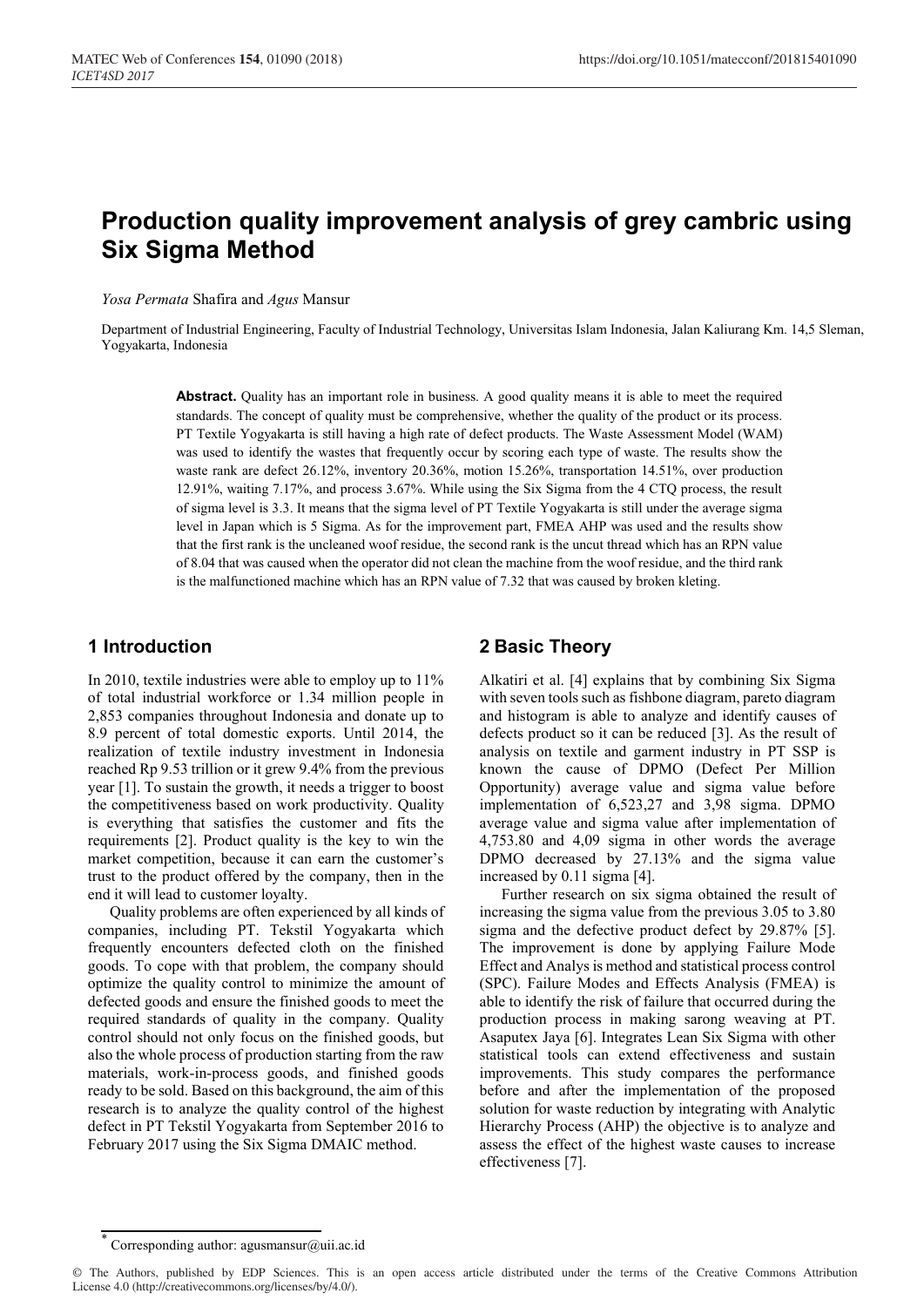## **3 Method**

The phases of this research are referring to Gasperz to settle problems and enhance the process using the DMAIC (Define, Measure, Analyze, Improve, Control).

### **3.1 Define**

It is the goal setting phase of the Six Sigma quality improvement activities. This phase determines the plans that have to be done to carry out the improvement of each stage in the key business process [8]. This phase will identify the waste by using the Waste Assessment Model (WAM) which can show the relations of each waste and how the rank of defect types occurred so they can be minimized [9]. After that, this phase should be continued by arranging the diagram of SIPOC (Suppliers, Inputs, Process, Outputs and Customers) which summarize the input and output from one process to another, in the form of a table. Then finally this phase should determine the Critical to Quality.

#### **3.2 Measure**

It is the second phase as an effort to improve the quality of Six Sigma that measure the control chart and performance baseline. Furthermore, the U chart is used as the control chart to find out whether the defected goods of the resulting product are within the required limits or not. Performance baseline measurement uses the measurement unit of sigma level to detect the level position of the company which indicated by PPM (Part per Million Opportunities) value. PPM is the number of defected goods in a million opportunities [10].

#### **3.3 Analyze**

This phase will analyze the process capability by using the cause and effect diagram or also known as fishbone. This diagram establishes ways to make better products and how to reach the best results.

#### **3.4 Improve**

This phase is used as an effort to improve production quality. FMEA gives best solution after the analyze phase, while AHP has a mathematic approach to find out the right solution n. One of the weaknesses of FMEA is the possibility of earning the same RPN value with different nt purposes. It causes the relative importance value of Severity, Occurrence and Detection should be considered by integrating the FMEA with the AHP method.

### **4 Result and Discussion**

#### **4.1 Define**

#### *4.1.1 Waste Identification*

The results of Waste Assessment Model (WAM) show the rank of waste from the highest to lowest percentage respectively, i.e. defect 26.12%, inventory 20.36%, motion 15.26%, transportation 14.51%, overproduction 12.91%, waiting 7.17% and process 3.67%. By referring the Pareto principle 80/20 which means that 20% of the cause is responsible for 80% of the problem, the waste type that has to be the taken to analyze is Defect.

#### *4.1.2 SIPOC Diagram*

Identifying the key processes in Six Sigma method can be done by creating a process model Suppliers - Input - Process - Outputs - Customers or SIPOC diagram. Figure 1 shows the diagram SIPOC for the production process of grey cloth.



**Fig 1.** SIPOC diagram

#### *4.1.3 Critical to Quality*

Identification is done towards the quality characteristics that have potential in causing the defected goods 217. The quality characteristics of this research are the types of defected goods that affect the output.



**Fig 2.** Diagram Pareto CTQ 217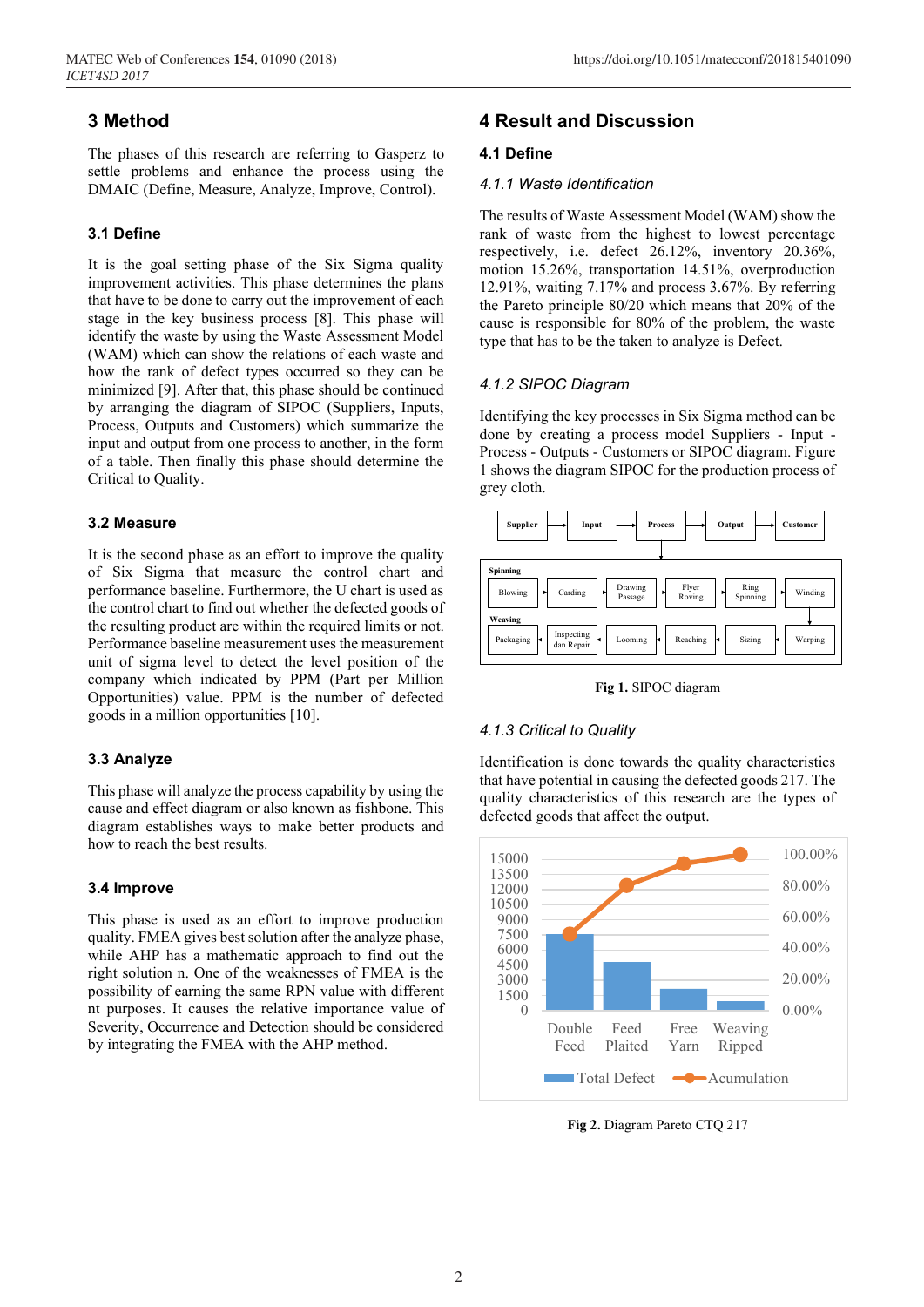#### **4.2 Measure**

#### *4.2.1 U Chart*

Chart control has median value which is the average of the quality characteristics or value of the defects proportion which relates to controlled situation, and horizontal lines called the Upper Control Limit (UCL) and the Lower Control Limit (LCL) [11]. A process is called as controlled if the data is between the LCL and UCL. The reason why this research uses the U Chart is because the data which are defective in one product may have more than one type of defects with the sample value (n) used is not constant.





Based on the figure above, it is known that the data is not consistent, which there are some data above and under control. Data that has the cause of special variations should be removed. As the data in September where the number of machines used is below average, the data outside the control limit must be removed. Meanwhile, for data that has no special cause variations is maintained. Calculation during the September 2016 – February 2017 shows the average value or the center line is at 0.03522.

#### *4.2.2 Baseline Measurement*

Performance baseline measurement at the output level was carried out directly on the final product to find out how far the final outputs of the process meet the specific needs of the customer, before they are handed over to the customer. The performance baseline outcome measurement used in Six Sigma is the level of PPM (Parts per Millions) and sigma level. Based on the calculation, the average value of the PPM is 34,412.00 with sigma value 3.32. This indicates that the possibility of 34,412.00 units of defected goods occurred per one millio n events. The sigma value is categorized in the sigma level of 3 and if it is analyzed using the COPQ (Cost of Poor Quality) table by Gaspersz (2005) it will cause 25% - 40% losses of sales.

#### **4.3 Analyze**

Based on CTQ that has been determined and the calculation that has been done, it can be identified the root cause of the problem by using a fishbone diagram. It will help to find out what actions to solve the causes of the problem. The figure below is an example of the fishbone diagram of each defect:



**Fig 4.** Fishbone of weaving ripped

#### **4.4 Improve**

It is generally a technique used for product and process design, by identifying the potential failures and prioritizing them, subsequently reducing the errors in the process. A successful FMEA activity helps a team to identify potential failure modes, based on past experience with similar products or processes [12]. The conventional calculation of FMEA method is weighing the Severity (S), Occurrence (O), and Detection (D) proportionally. One of its weaknesses is the possibility of earning the same RPN value with different purposes. Meanwhile, in reality, those criteria may have different weight [13]. Therefore, the relative importance value of Severity, Occurrence and Detection should be considered by integrating with AHP method.

**Tabel 1**. Consistency ratio

| <b>Matrix</b><br><b>Multiplication</b> | Eugen Value | $\Lambda$ maks | <b>CI</b> | <b>IR</b> | <b>CR</b> |
|----------------------------------------|-------------|----------------|-----------|-----------|-----------|
| 0.54                                   | 3.02        |                |           |           |           |
| 0.21                                   | 3.01        | 3.03           | 0.01      | 0.58      | 0.03      |
| 2.29                                   | 3.06        |                |           |           |           |
| 3.05                                   | 9.09        |                |           |           |           |

Conventional FMEA RPN: *Severity x Occurrence x Detection (*1)

$$
\text{FMEA AHP RPN:} \\
(WS \, x \, S) + (WO \, x \, O) + (WD \, x \, D) \tag{2}
$$